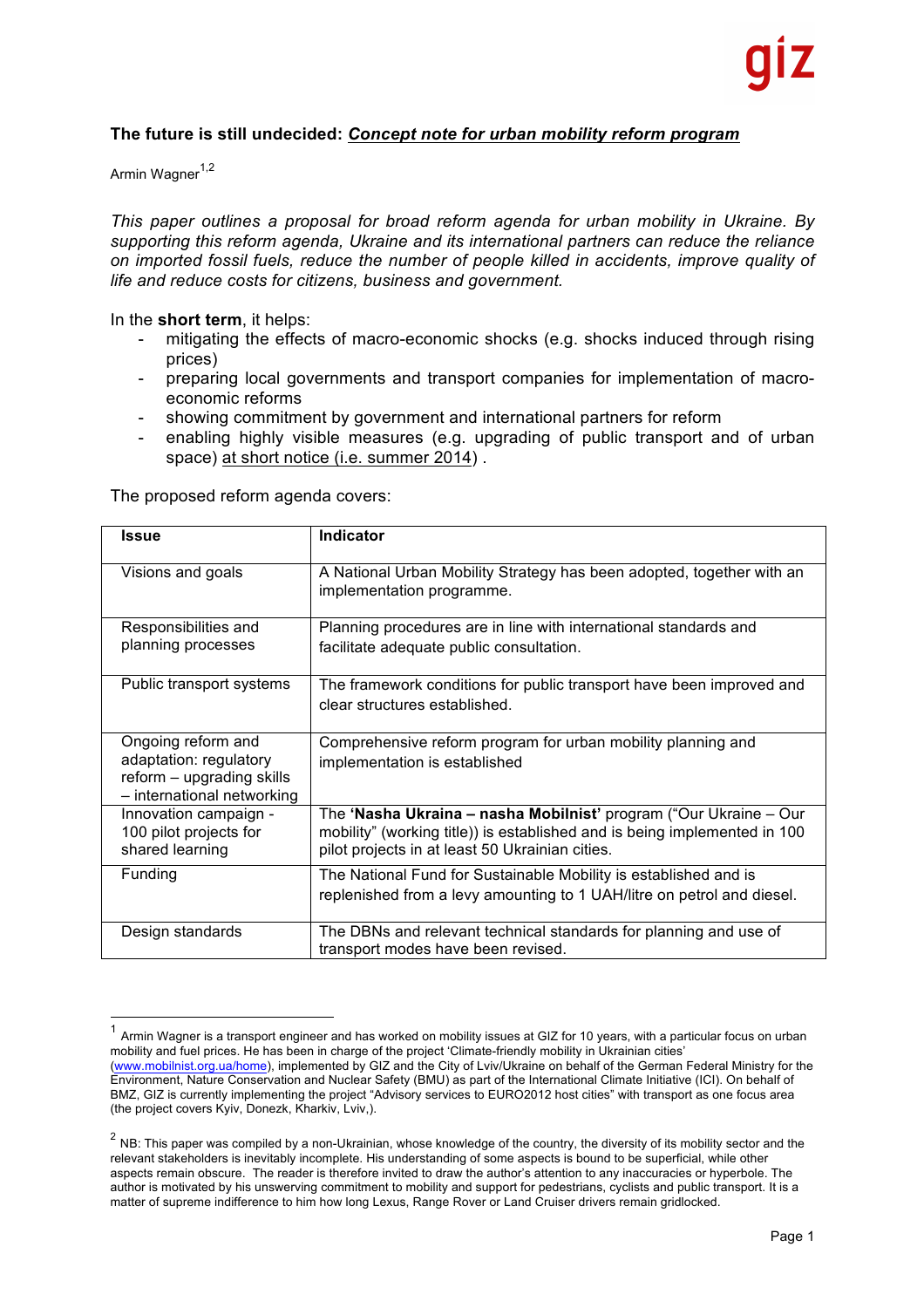### **Preface**

Ukraine is facing huge challenges, politically, economically, socially – this also applies to Ukraine's urban transport system. The rising popularity of the motor car has Ukraine's cities firmly in its grip. Congestion, accidents, lack of parking, air pollution, and overcrowded buses and trains blight the lives of Ukraine's urban dwellers and foreign visitors alike.

*Let's assume* that citizens, decision-makers and planners in Ukrainian cities wish to pursue the **goal of sustainable mobility according to the European definition**.

#### *Let's assume* **that we want to shape the future instead of paving over the past.**

What can be done, how, and by whom? Which policy course must be put in place, and which priorities should be set?

#### **I. Develop visions and goals**

The goals of and for mobility are as diverse as the Ukrainian cities themselves. The goals currently being defined for Ukrainian cities often involve, implicitly or explicitly, the expansion of the road area, increases in speed, and more rigorous separation of the various types of transport.

As a contrasting approach, a **paradigm shift** in the goals of mobility planning is currently under way at the international level. It is illustrated in Table 1 below (source: Banister 2008):

| Table 1<br>Contrasting approaches to transport planning             |                                                                                 |  |
|---------------------------------------------------------------------|---------------------------------------------------------------------------------|--|
| The conventional approach—<br>transport planning and<br>engineering | An alternative approach—sustainable<br>mobility                                 |  |
| Physical dimensions                                                 | Social dimensions                                                               |  |
| Mobility                                                            | Accessibility                                                                   |  |
| Traffic focus, particularly on the                                  | People focus, either in (or on) a vehicle                                       |  |
| car                                                                 | or on foot                                                                      |  |
| Large in scale                                                      | Local in scale                                                                  |  |
| Street as a road                                                    | Street as a space                                                               |  |
| Motorised transport                                                 | All modes of transport often in a                                               |  |
|                                                                     | hierarchy with pedestrian and cyclist<br>at the top and car users at the bottom |  |
| Forecasting traffic                                                 | Visioning on cities                                                             |  |
| Modelling approaches                                                | Scenario development and modelling                                              |  |
| Economic evaluation                                                 | Multicriteria analysis to take account                                          |  |
|                                                                     | of environmental and social concerns                                            |  |
| Travel as a derived demand                                          | Travel as a valued activity as well as a                                        |  |
|                                                                     | derived demand                                                                  |  |
| Demand based                                                        | Management based                                                                |  |
| Speeding up traffic                                                 | Slowing movement down                                                           |  |
| Travel time minimisation                                            | Reasonable travel times and travel<br>time reliability                          |  |
| Segregation of people and traffic                                   | Integration of people and traffic                                               |  |

Source: Adapted from Marshall (2001) (Table 9.2). **Table 1: Paradigm shift**

These contrasting approaches clearly show how the focus of mobility planning is shifting to people and their needs. It is no longer about the free flow of traffic; it is about ensuring access to services, residential areas, work centres, leisure and cultural amenities, and managing mobility in a socially equitable, environmentally compatible way.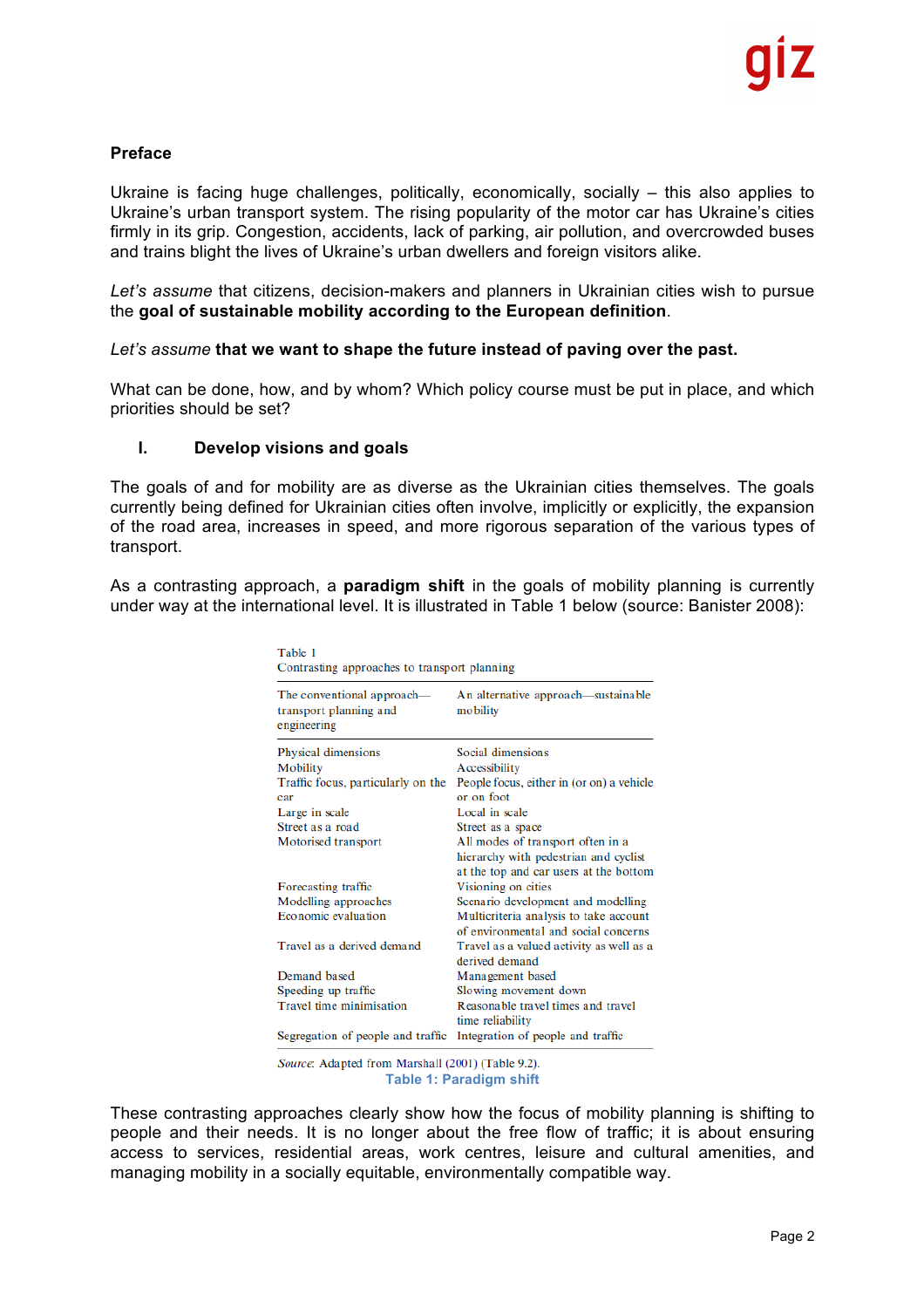We therefore propose that a **national strategic development process** be initiated for sustainable urban mobility. This process should identify visions and goals for urban mobility planning, for developing and implementing policies and programmes, and for establishing benchmarks to measure progress. It will help Ukraine's cities to manage the paradigm shift described above and adapt it to local conditions.

### A **national strategy for sustainable urban mobility** will:

- Analyse the problems.
- Identify barriers (institutional, regulatory, capacity-related)
- Identify priorities in the following areas: avoidance of unnecessary travel, modal shift to sustainable forms of mobility (walking, cycling, public transport), and improving the environmental, social and economic quality of the various means of transport
- Define stakeholders and steps in the implementation process, as well as possible sources of funding

The Ukrainian Ministry of Regional Development, Construction and Municipal Infrastructure, in cooperation with the Ministry of Infrastructure, can take the lead here and facilitate an exchange among cities. It is important to emphasise that **in line with the subsidiarity principle, the defined goals and visions for Ukrainian cities are recommendations only** and should not be regarded as prescriptive.

 $\rightarrow$  **Key Performance Indicator (KPI):** A National Urban Mobility Strategy has been adopted, together with an implementation programme.

### **II. Reforming and strengthening responsibilities and planning processes, involving the public**

In terms of **the policy and planning framework for mobility planning**, the merging of administrative bodies and the establishment of an appropriate hierarchical structure have a key role to play. Here, the creation of effective mobility departments which are responsible for all aspects of mobility planning in Ukrainian cities, and which also bear a high degree of responsibility for its outcomes, will be a major step forward. The terms of reference of these mobility departments will comprise:

- Planning of mobility, transport infrastructure and transport services
- Traffic management
- Construction of transport infrastructure
- Quality monitoring.

In particular, this means that the departments responsible for planning and delivering mobility services will also be in a position to influence and manage the underlying causes of mobility trends, e.g. land use, development of commercial and industrial sites, suburbanisation trends, etc.

**In order to improve planning processes**, the use of traffic planning methodologies and models must be mandatory, based on regular and systematic surveys of mobility behaviour and monitoring of actual traffic volumes. Data collection and management, and the use of these data for the purpose of forecasting mobility behaviour and analysing the impacts of social trends, of investment projects in the mobility sector and of policy-making, are a key step towards rational mobility planning. It must be borne in mind, however, that models and plans only identify potential impacts. Definition of the starting conditions, the assumptions made and the evaluation of results are a matter for planners and decision-makers in close consultation with the general public.

The **participation of the public** – particularly institutional stakeholders such as transport service providers and specific user groups (e.g. cyclists, local public transport users and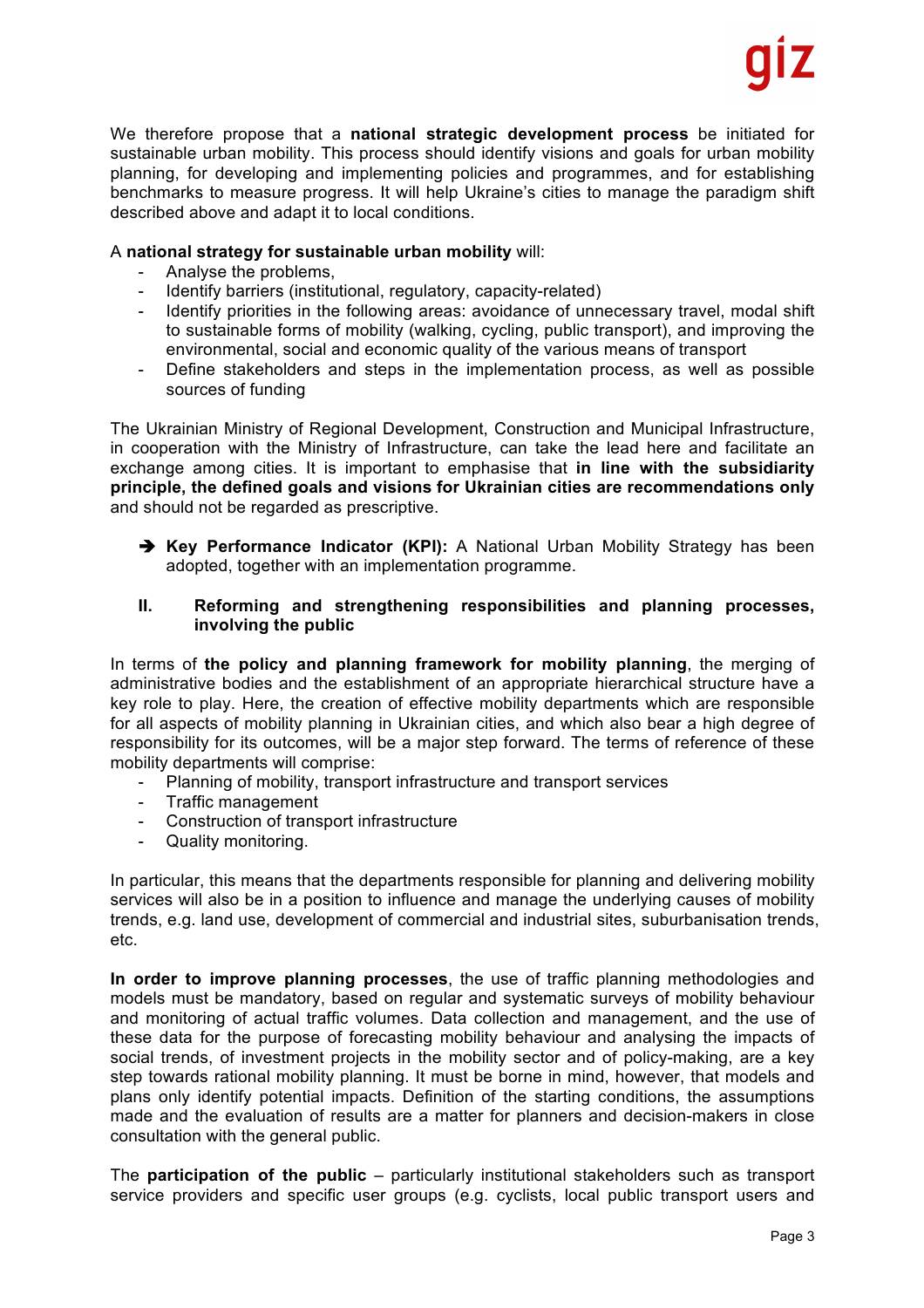people with disabilities) in planning processes will enhance the quality of planning and ultimately increase 'ownership'.

At the national level, a lead ministry must be designated with responsibility for urban mobility issues.

è **KPI:** Planning procedures are in line with international standards and facilitate adequate public consultation.

#### **III. Strengthening and integrating local public transport systems**

Many of Ukraine's municipal public transport companies (Elektrotrans, Pastrans) are in a parlous financial condition and their fleets, depots and technical systems are in a very bad state of repair.

The companies' poor financial status is caused by a mix of factors – a precarious revenue situation (low percentage of season tickets, ticket distribution problems, drivers taking payment for travel without issuing tickets, etc.), the high proportion of passengers entitled to free travel, unreliable payment of equalisation contributions by the state, and the general expectation that public transport prices will remain low, even though local public transport is supposed to be profitable.

On a positive note, **the attitude towards local public transport is generally positive,** but there is a lack of clarity over resourcing and the methodologies to be applied.

This poor state of affairs is not only the result of years of underinvestment in vehicles and infrastructure. It is also the outcome of a **lack of clear visions and guidelines** for public transport provision. Questions about the level of service that should be provided, and at what price, remain unanswered, including the following:

- Development standards (speed, frequency of service, location of stops, catchment areas, timetabling)
- Connection standards (journey times between stops, e.g. reliable journey times, frequency of connections, number of changes needed when travelling to the city centre)
- Quality standards (fitting-out of stops and vehicles, infrastructure, passenger information, disabled access to vehicles and infrastructure)
- Desired level of cost coverage based on realistic full costing
- Fares and pricing structure.

A further element is the **often confusing allocation of responsibilities in Ukrainian cities**. It is frequently unclear who defines the general objectives for local public transport, who defines the quality of services, who is responsible for service provision and pricing, and who monitors and pays for the services provided.

Internationally, a **three-tier structure** has proved its worth:

- 1. Local authorities (cities, counties etc.) define the policy framework (goals) for the transport sector
- 2. The management level is a non-commercial entity which defines, purchases, supervises and pays for transport services (financial management)
- 3. Bus and rail operators are contracted to deliver services.

This three-tier approach to local public transport service delivery must be strengthened in Ukraine as well. Here, corporate decisions (tariffs and pricing structures, also in relation to season tickets) must be shifted to tiers 2 and 3.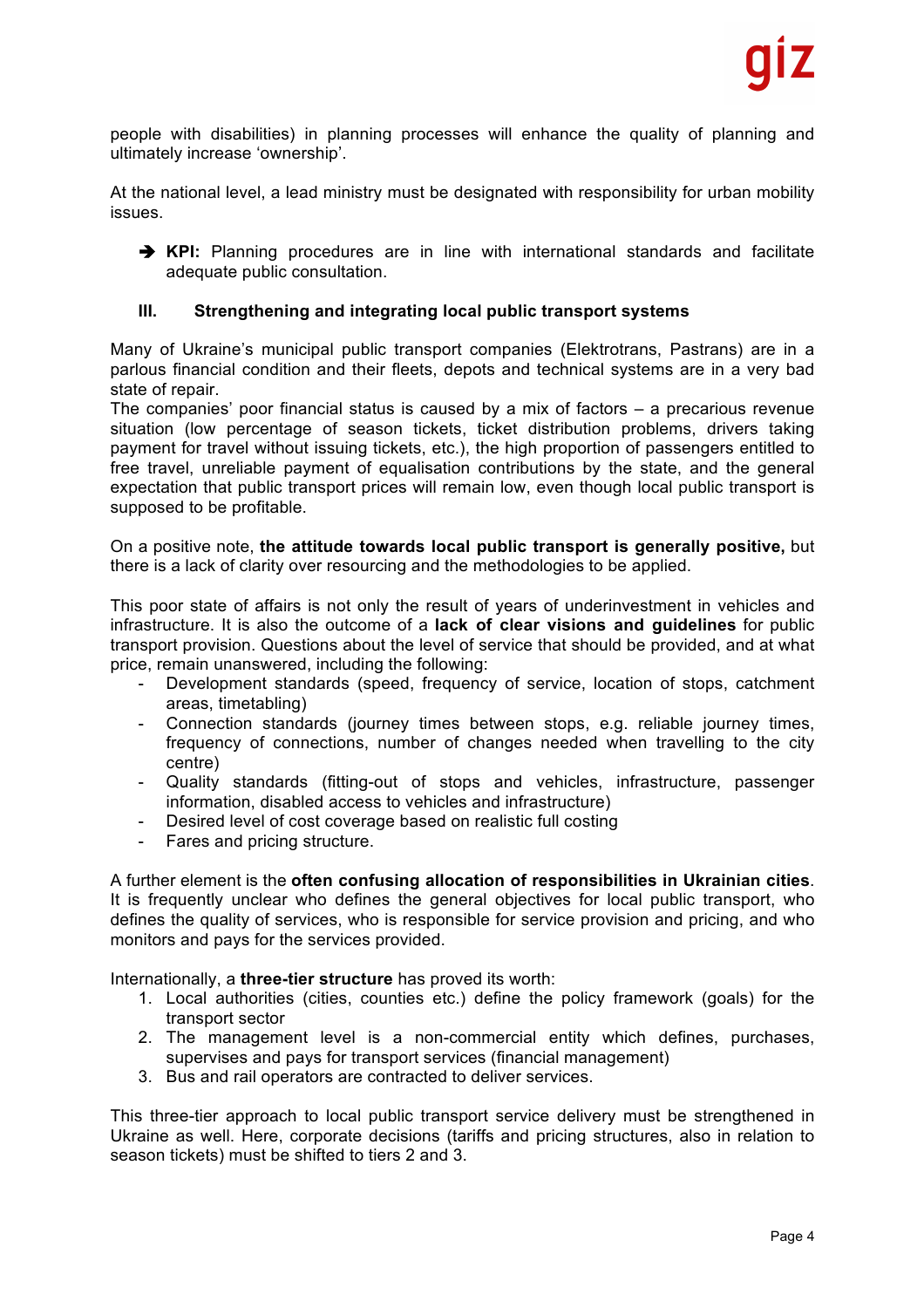The concept of **cost coverage** must also be **clearly defined**. The present approach – which is based on the assumption that costs are covered if, broadly speaking, diesel and personnel costs are paid for – is utterly specious. Viable strategies are required, and this means including all the internal costs associated with service delivery and regular maintenance and renewal of vehicles and physical infrastructure.

Tier 2 should also deal with the integration of offers from various municipal and private operators relating to tariffs, tickets, timetables and types of service.

NB: **Good local public transport should not have to cover costs.** State and municipal subsidies for local public transport are justified by the high social/economic benefits (e.g. avoidance of noise, reduced resource consumption, lower levels of emissions, accident prevention, etc.) and are commonly provided in other countries. It is important that the benefits of subsidising these services are clear and transparent and are reflected in increased user figures.

There are a number of practical measures which can be taken in the reform of local public transport service provision: they include revising the standard contracts between Ukrainian cities and public transport operators, implementing the three-tier approach with clear responsibilities and financial flows, and reforming the technical and normative basis for local public transport service delivery (infrastructure and operations).

è **KPI:** The framework conditions for local public transport have been improved and clear structures established.

### **IV. Ongoing reform and adaptation: regulatory reform – upgrading skills – international networking**

Bridging the gap between Ukrainian mobility planning and practice, on the one hand, and international best practice, on the other, will take a generation. This assessment does not originate with the author but is the view frequently expressed by Ukraine's own decisionmakers and planners. Obviously, it is primarily designed to send a clear message and is almost impossible to back up with facts and figures.

We propose that a **more detailed analysis of the quantitative and qualitative need for reform be carried out**. This should involve systematic analysis of the following topics, with benchmarking against the best European standards in each case:

- The DBN (see chapter VII) standards and their revision over recent decades
- The legislative basis
- Road traffic law and regulations
- Academic curricula and the separation between training and research institutions, which still exists in some cases
- The level of academic debate
- Skills upgrading for municipal staff in relevant fields of work
- Quality of professional organisations and alumni networks in the mobility sector
- International networking and participation in international projects

This analysis can be performed using, among other things, the well-established methodologies of gap and SWOT analyses and can be undertaken within the European twinning project framework, with the Ministry of Infrastructure as lead ministry.



 $\rightarrow$  **KPI:** Comprehensive reform program for urban mobility planning and implementation is established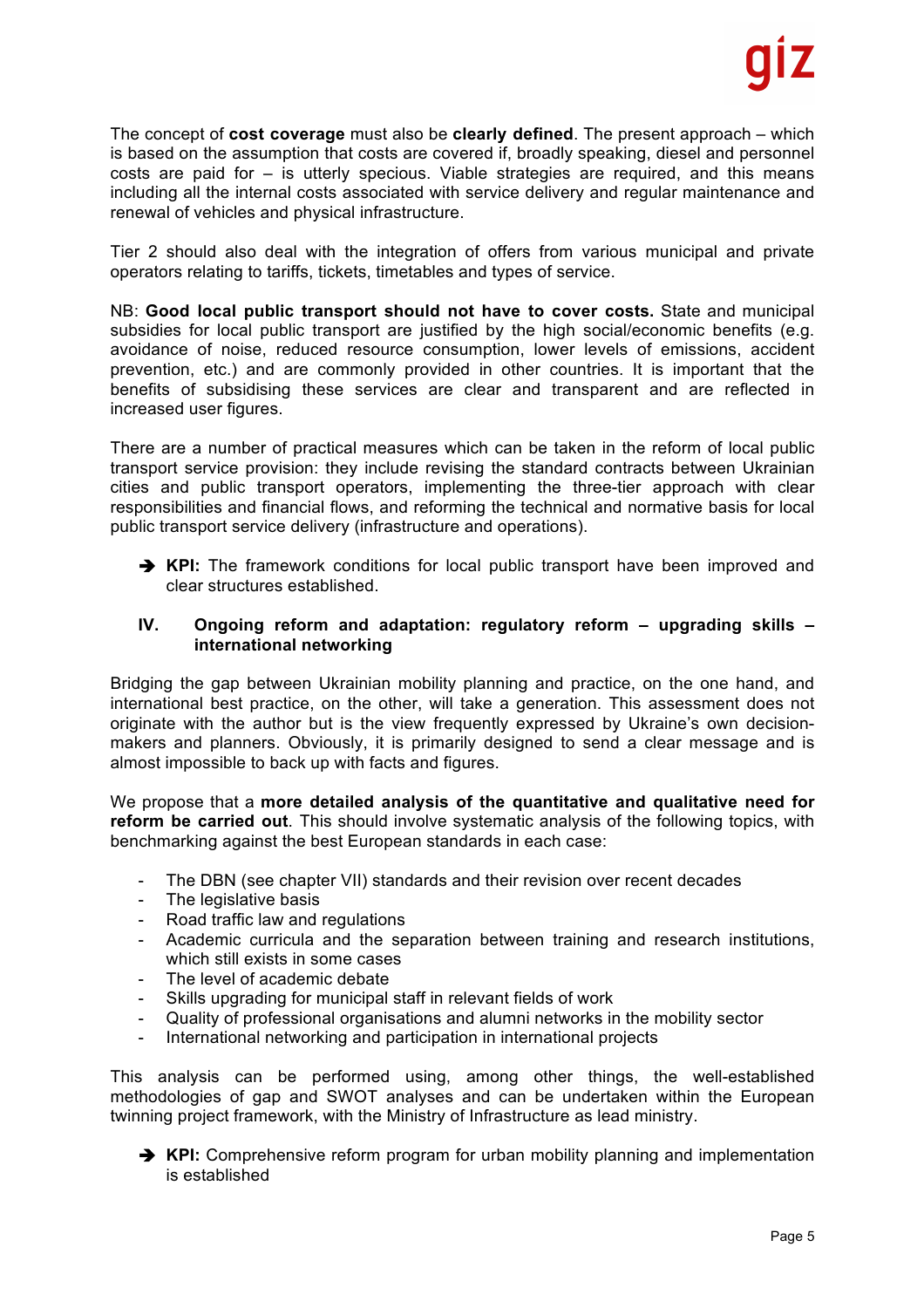### **V. Innovation campaign – launch 100 pilot projects for shared learning**

When new ideas are presented and discussed in many Ukrainian cities, they often meet with the following response: 'That's interesting and would certainly be useful if only it were possible, but our laws don't allow it, we have no access to funding, and we don't have enough staff to take it forward.'

In order to break this cycle of poor legislative frameworks and a lack of funding and institutional resources, we propose launching a **national innovation programme,** focusing on the following 10 thematic areas:

- Parking facility management
- Congestion fees, tolls
- Cycling infrastructure / aim: to increase cycling to > 10 %
- Bike sharing
- Car sharing
- Integrated local public transport with integrated tariffs
- A 30/50 km/h speed limit
- Low emission zones
- Bus rapid transit
- Traffic calming

This pilot programme should encourage cities to propose and implement sustainabilityoriented reform projects in the thematic areas listed above. To evaluate the proposals and monitor their implementation, the author proposes the establishment of a **joint commission, comprising Ukrainian and international representatives**, supported by a **secretariat hosted by the Ukrainian Ministry of Regional Development, and Construction and Communal Living and Municipal Infrastructure**. Funding can be provided by the Sustainable Urban Mobility Fund, described below. Foreign donors are invited to participate by providing funding but especially by sharing their experience.

The Secretariat should develop an intensive programme of seminars, publications and media-oriented activities in order to promote the rapid dissemination of knowledge, information and experience, identify and if possible remove obstacles, and promote broad participation by institutional and social stakeholders.

è **KPI:** The **'Nasha Ukraina – nasha Mobilnist'** programme ("Our Ukraine – Our mobility" (working title)) is established and is being implemented in 100 pilot projects in at least 50 Ukrainian cities.

## **VI. Securing funding**

Lack of funding is a serious problem for mobility policy in Ukraine. Nonetheless, it is important to acknowledge in frank and realistic terms that **mobility in Ukraine is relatively cheap**. Fuel prices are very low compared with the rest of Europe, parking charges are nonexistent or nominal, tariffs in municipal and national public transport are also very low, and there are very few other mechanisms for refinancing the sector through taxes or levies.

Mobility is often seen as an **extension of social policy**: if the state fails to provide adequate pensions, welfare benefits, grants and salaries, companies are forced to carry passengers free of charge or at reduced rates. Attempts by the Asarov government to change this situation have, unfortunately, been unsuccessful so far.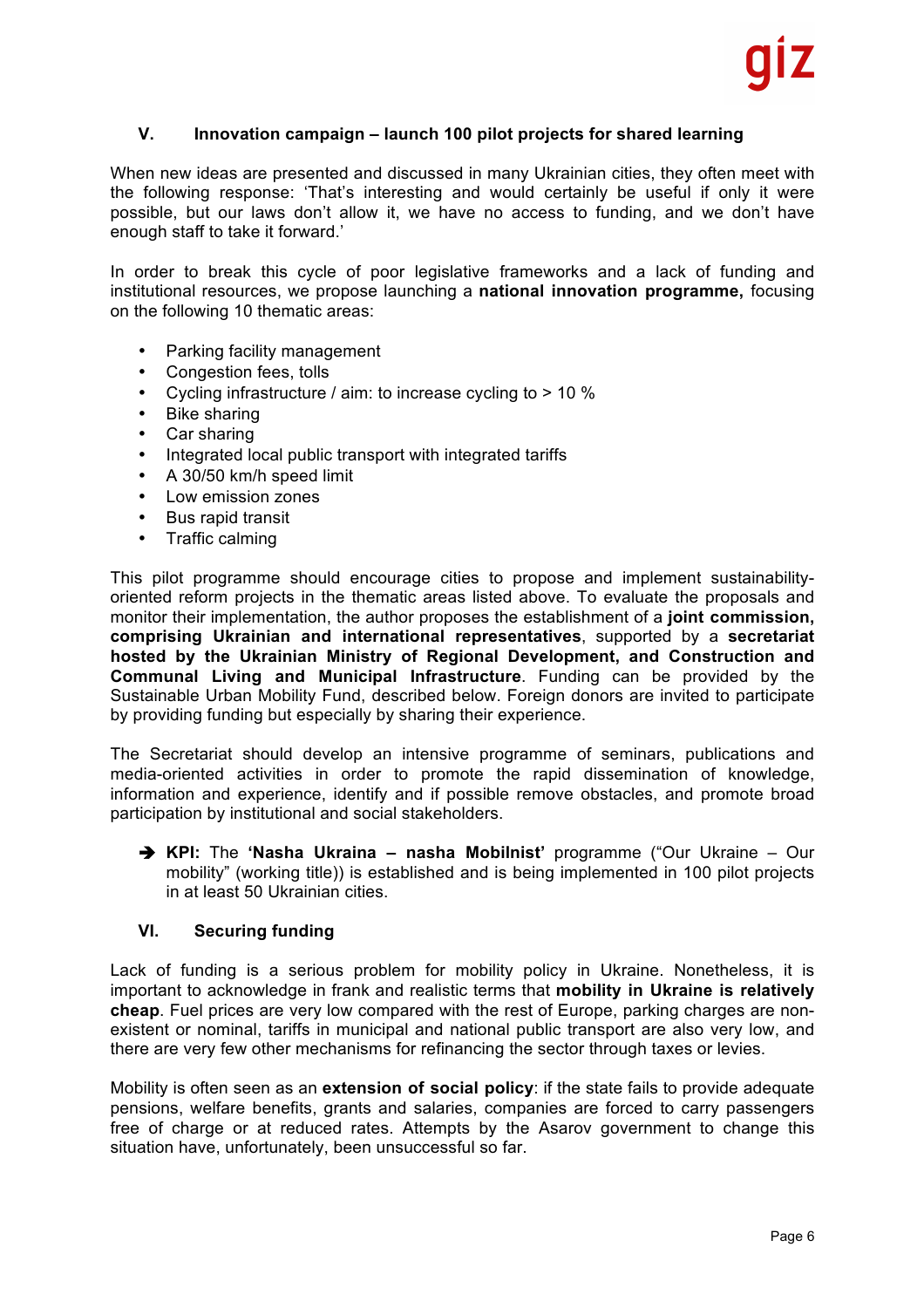It is important to make it clear that **we are not nurturing any expectation of direct profits**  – and private capital shareholding in mobility projects, which naturally implies an expectation of profits, is also unrealistic. A good public transport system creates benefits for society as a whole: cleaner air, less noise pollution, fewer road deaths, and lower energy consumption.

It is essential to develop the concept of user financing in the Ukrainian mobility sector. An unpopular but potentially effective instrument in this context could be to establish a **National Fund for Sustainable Urban Mobility**, replenished by **increasing fuel tax on petrol and diesel by 1 UAH/litre**. According to rough calculations, this levy has the potential to generate revenue of approximately 11 billion UAH (1 billion euros) a year, which should be used **exclusively for the benefit of local public transport, cyclists and pedestrians**.

Cooperation on this issue should be initiated between the Ministry of Finance, the Ukrainian Ministry of Regional Development, Construction and Municipal Infrastructure and the Ministry of Infrastructure.

è **KPI:** The National Fund for Sustainable Mobility is established and is replenished from a levy amounting to 1 UAH/litre on petrol and diesel.

# **VII. Separate, mix, prioritise, redefine speed**

Mobility and mobility planning in Ukraine are strongly influenced by the concept of traffic separation and separation of functions. The relevant State Construction Standards, i.e. **DBN/ДБН 360-92** (ПЛАНУВАННЯ І ЗАБУДОВА МІСЬКИХ І СІЛЬСЬКИХ ПОСЕЛЕНЬ; Planning and development of urban and rural settlements) and **DBN/ДБН V/B 2.3-5-2001** (ВУЛИЦІ ТА ДОРОГИ НАСЕЛЕНИХ ПУНКТІВ; Transportation structures. Streets and roads in populated areas) often refer to **vertical or horizontal separation of transport facilities** or **separation of functions** (e.g. residential, work, business) in relation to the management of traffic flows. This is combined with very high target speeds and low volumes of traffic (on urban freeways, assumed speeds are as high as 120 km/h).

While this basic concept may have some degree of legitimacy (with Le Corbusier and older versions of the USA's Highway Capacity Manuals still resonating here), it is becoming increasingly difficult to implement it at a time of increasing individualism and ever more diverse individual expectations and interests. Nowadays, people want to travel at different times to a wider range of destinations using a variety of faster transport options that are tailored to their needs. Whereas in the past, people would travel straight from home to their workplace at an industrial complex, this has now given way to a multiplicity of journeys to a range of destinations associated with the service society  $-$  in order to access business opportunities and customers, markets and leisure amenities. The number of transport modes is also increasing: besides traditional local public transport, there are now large numbers of private cars, privately owned minibus taxis (marshrutnoe taksi), cycles and mopeds.

Clearly, it is not feasible to expand the transport infrastructure to make full provision for all these modes of transport and all destinations. So in future, the focus must shift to **mobility management** with clearly defined usage priorities, with separation only permitted for noncompatible forms of use and high speeds, and with mixed traffic becoming the norm, especially in city centres and residential areas.

**Prioritisation** must be based on the economic, social and environmental impacts and on the following hierarchical sequence:

- Pedestrians
- Public transport (on major arteries and in area development)
- Cyclists